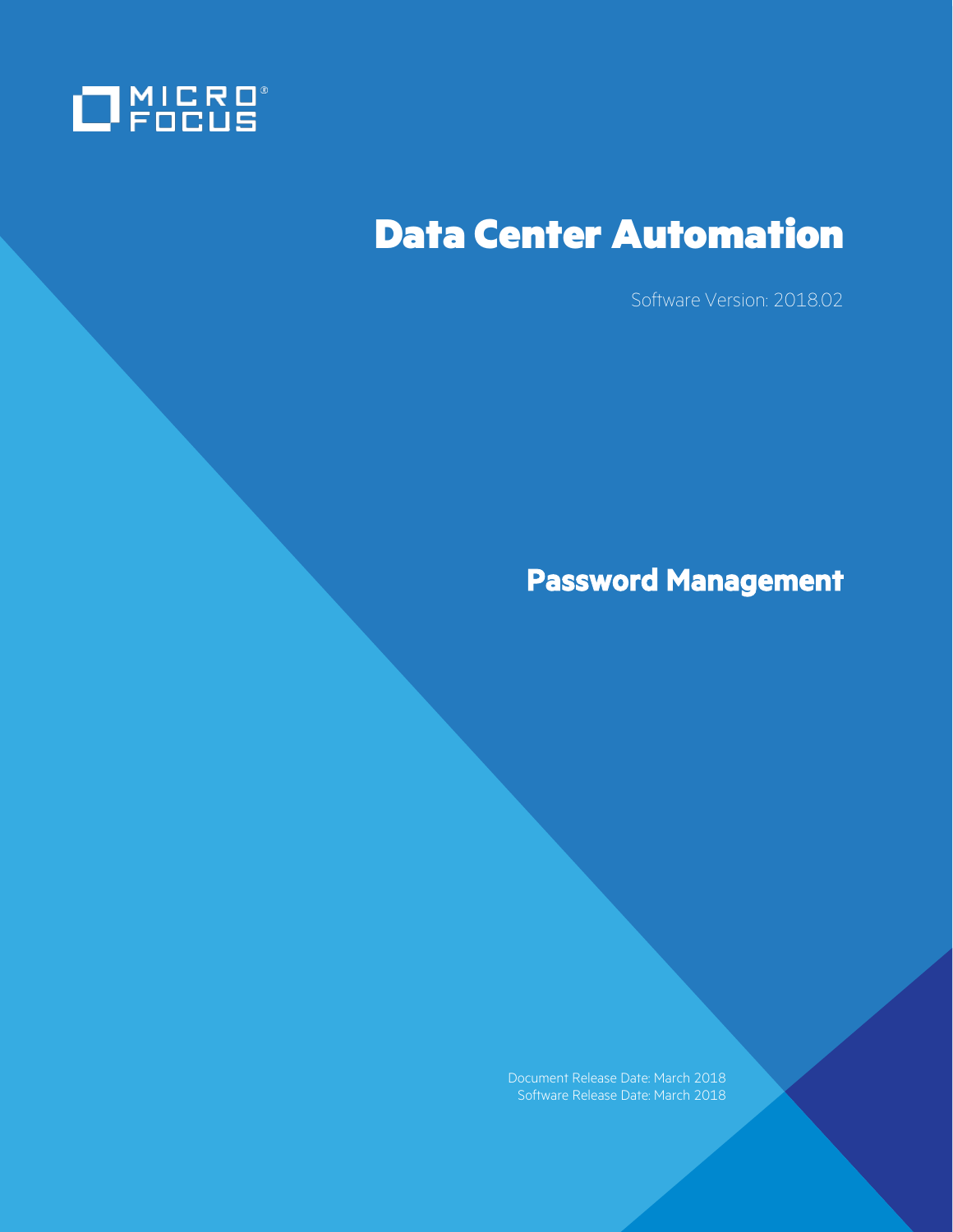## **Contents**

| Send documentation feedback |  |
|-----------------------------|--|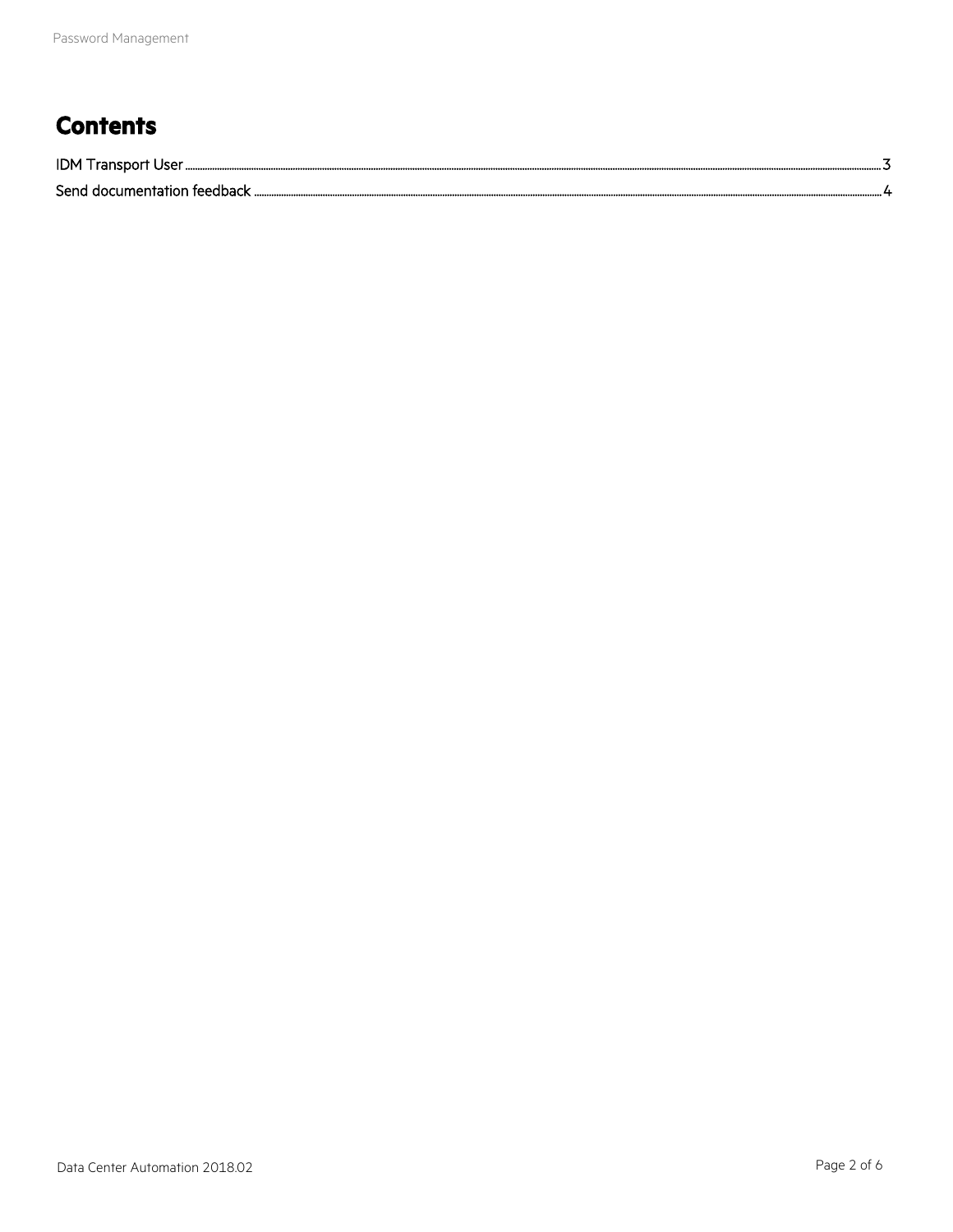This document provides information about the passwords that are used to access Data Center Automation (DCA) Premium 2018.02 APIs.

## <span id="page-2-0"></span>**IDM Transport User**

The default user credential for IDM Transport User is:

- User name: idmTransportUser
- Password: idmTransportUser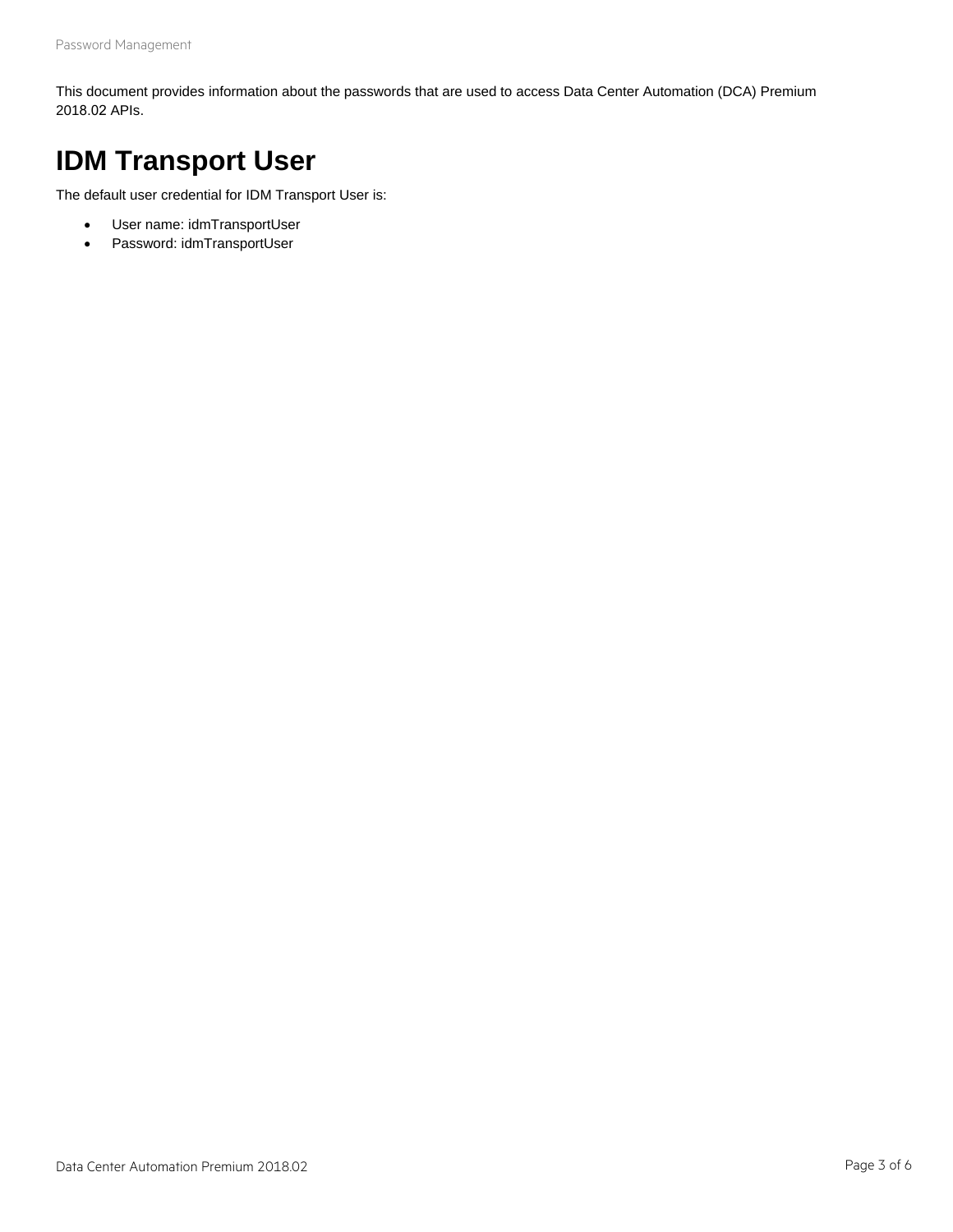# <span id="page-3-0"></span>**Send documentation feedback**

If you have comments about this document, you can [contact the documentation team](mailto:sw-doc@microfocus.com?subject=Feedback on Password Management (Data Center Automation 2018.02)) by email. If an email client is configured on this system, click the link above and an email window opens with the following information in the subject line:

#### **Feedback on Password management (Data Center Automation 2018.02)**

Add your feedback to the email and click **Send**.

If no email client is available, copy the information above to a new message in a web mail client, and send your feedback to sw-doc@microfocus.com.

We appreciate your feedback!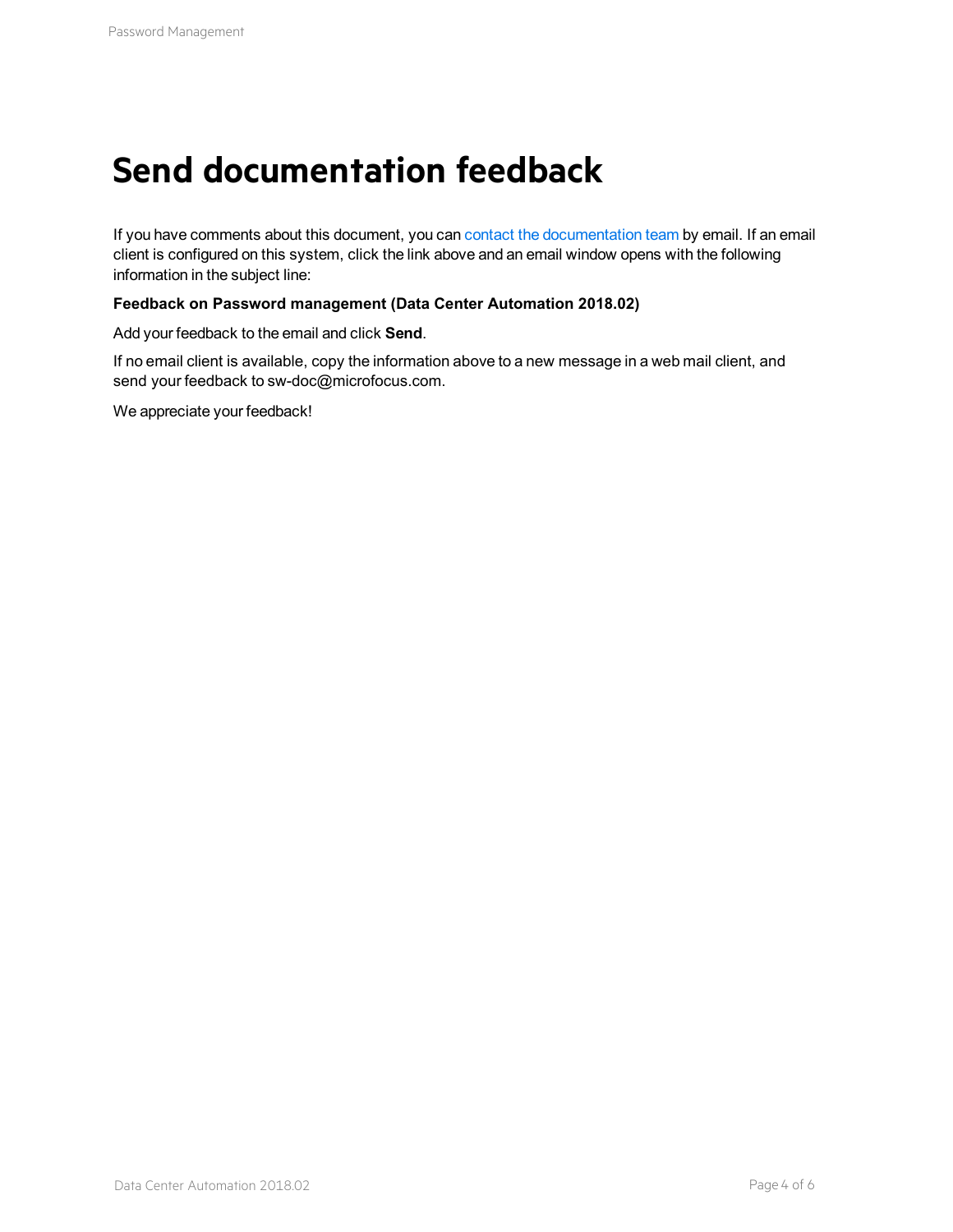### **Legal notices**

#### **Warranty**

The only warranties for products and services of Micro Focus and its affiliates and licensors ("Micro Focus") are set forth in the express warranty statements accompanying such products and services. Nothing herein should be construed as constituting an additional warranty. Micro Focus shall not be liable for technical or editorial errors or omissions contained herein. The information contained herein is subject to change without notice.

#### **Restricted rights legend**

Confidential computer software. Except as specifically indicated otherwise, a valid license from Micro Focus is required for possession, use or copying. Consistent with FAR 12.211 and 12.212, Commercial Computer Software, Computer Software Documentation, and Technical Data for Commercial Items are licensed to the U.S. Government under vendor's standard commercial license.

#### **Copyright notice**

© Copyright 2018 Micro Focus or one of its affiliates

#### **Trademark notices**

Adobe® and Acrobat® are trademarks of Adobe Systems Incorporated.

AMD, the AMD Arrow symbol and ATI are trademarks of Advanced Micro Devices, Inc.

Citrix® and XenDesktop® are registered trademarks of Citrix Systems, Inc. and/or one more of its subsidiaries, and may be registered in the United States Patent and Trademark Office and in other countries.

Google™ and Google Maps™ are trademarks of Google Inc.

Intel®, Itanium®, Pentium®, and Intel® Xeon® are trademarks of Intel Corporation in the U.S. and other countries.

iPad® and iPhone® are trademarks of Apple Inc.

Java is a registered trademark of Oracle and/or its affiliates.

Linux® is the registered trademark of Linus Torvalds in the U.S. and other countries.

Microsoft®, Windows®, Lync®, Windows NT®, Windows® XP, Windows Vista® and Windows Server® are either registered trademarks or trademarks of Microsoft Corporation in the United States and/or other countries.

NVIDIA® is a trademark and/or registered trademark of NVIDIA Corporation in the U.S. and other countries.

Oracle is a registered trademark of Oracle Corporation and/or its affiliates.

Red Hat® is a registered trademark of Red Hat, Inc. in the United States and other countries.

SAP® is the trademark or registered trademark of SAP SE in Germany and in several other countries.

UNIX® is a registered trademark of The Open Group.

#### **Documentation updates**

The title page of this document contains the following identifying information:

- Software Version number, which indicates the software version.
- Document Release Date, which changes each time the document is updated.
- Software Release Date, which indicates the release date of this version of the software.